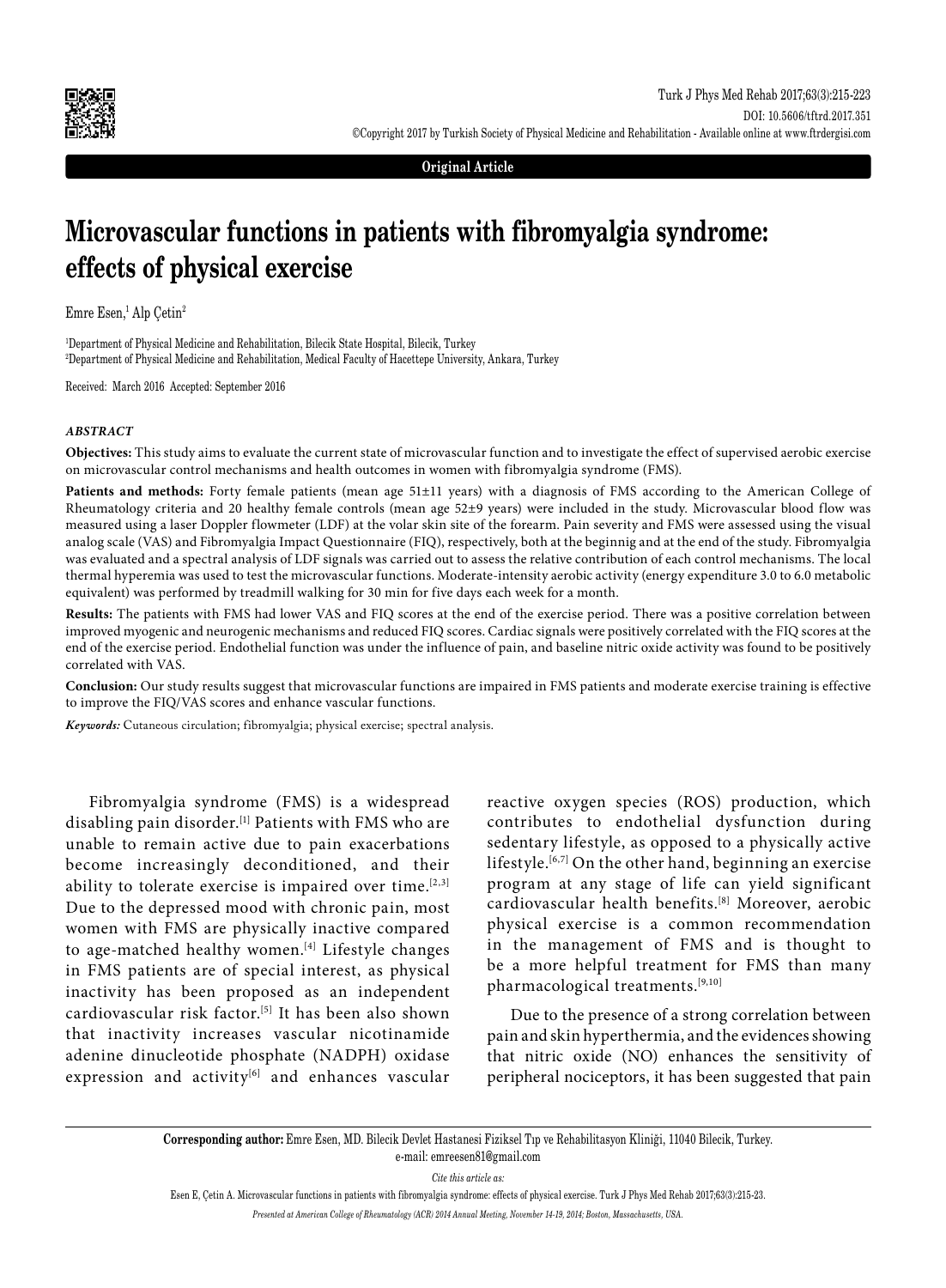is associated with an excessive local level of NO.<sup>[11]</sup> An increased nitric oxide synthase (NOS) enzyme activity[12] and high NO levels<sup>[13]</sup> were reported in FMS patients. Larson et al.<sup>[14]</sup> showed that intensity of pain experienced in patients with FMS was associated with the increased synthesis of NO. Although NO released from the vascular endothelium plays an important role in the regulation of vascular tone, the effect of extravascular overproduction of NO on blood flow control in FMS patients is still unknown.

In recent years, the measurement of human cutaneous circulation with laser Doppler flowmetry (LDF) has emerged as an excellent method to examine the mechanisms of microcirculatory function and dysfunction.[15-17] As a result, cutaneous circulation has been used as a model circulation to investigate microcirculatory function in a variety of disease states, including FMS.[15] Abnormal microcirculation and reduced blood flow have been reported in the skin above tender points in FMS patients.<sup>[18]</sup> Morf et al.,<sup>[19]</sup> using intravital capillaroscopy in FMS patients, found morphological abnormalities indicating capillary dilatation, indicating functional impairment in microcirculation in this patient population. However, it has been suggested that the disturbed microcirculation in FMS may be due to abnormal regulation of capillary blood flow rather than morphological changes in the capillaries.[20] The results of the current literature examining the effects of nociceptive C-fiber stimulation on microcirculation are controversial. Al-Allaf et al.<sup>[21]</sup> found no significant differences in cutaneous microvascular reactivity between patients with FMS and controls. However, in another study, painful stimulation of latent myofascial trigger points attenuated skin blood flow response in healthy individuals, suggesting an increased vasoconstrictor activity.[22] Although frequency domain methods based on fast Fourier transform (FFT) may provide more valuable physiological insights into the individual control mechanisms of blood flow,<sup>[23]</sup> aforementioned few studies on microcirculation in FMS patients used simple time domain indices. However, blood flow in the microvascular bed shows oscillations of different origins, which indicates the current functional state of the blood flow control systems. To date, six control systems have been described in the frequency ranging between 0.005 and 2 Hz:[24] endothelial related metabolic activity (0.005-0.0095 Hz); NO-dependent endothelial activity (0.0095-0.021 Hz): sympathetic neurogenic activity (0.021-0.052 Hz); intrinsic myogenic activity (0.052-0.145 Hz); respiratory activity (0.145-0.6 Hz) and heartbeat (0.6-2 Hz). The current state of these

control mechanisms has not been studied in FMS patients, yet.

In the present study, we aimed to evaluate the current state of microvascular function and to investigate the effect of supervised aerobic exercise on microvascular control mechanisms and health outcomes in women with FMS.

## **PATIENTS AND METHODS**

This prospective, controlled study included 40 postmenopausal women with FMS (mean age 51±11 years) and 20 healthy controls (mean age 52±9 years) between March 2013 and 26 April 2013. Patients with a history of hypertension, diabetes, coronary/peripheral artery disease, congestive heart failure, smoking, and obesity (body mass index >30 kg/m2 ) were excluded from the study. Those with inflammatory rheumatic diseases, severe psychiatric illnesses, and respiratory or cardiovascular diseases which affected the blood flow were also excluded. The study protocol was approved by the institutional Ethics Committee. The study was conducted in accordance with the principles of the Declaration of Helsinki. A written informed consent was obtained from each participant.

All patients filled out the Turkish version<sup>[25]</sup> of the Revised Fibromyalgia Impact Questionnaire (FIQR),[26] which is a validated and self-administered tool. This tool was used to evaluate the patient based on the severity of three linked sets of domains: physical function, overall impact, and symptoms. The total maximum score is 100. In addition, pain severity was assessed using the visual analog scale (VAS).

Initially, all patients and controls were screened for the recruitment. Exercise program was completed for all patients as of June 2013. Some patients did not regularly participate to the exercise program. Therefore, the data of these patients were excluded from the analysis. Although 40 patients participated, the number of patients who was included in the analysis was 20. Baseline characteristics and reliability of questionnaire data are summarized in Table 1.

A data acquisition system (Biopac Systems Inc., California, USA) equipped with a laser Doppler flowmeter (780 nm, 1 mW) was used to record the forearm cutaneous blood flow. To record the blood perfusion in the center of a locally heated area of skin, the fibers of the LDF probe (480 μm diameter) were placed in the center of a heating probe. The heating unit (Moor Instruments Ltd., Devon, UK) was able to control the temperature of the probe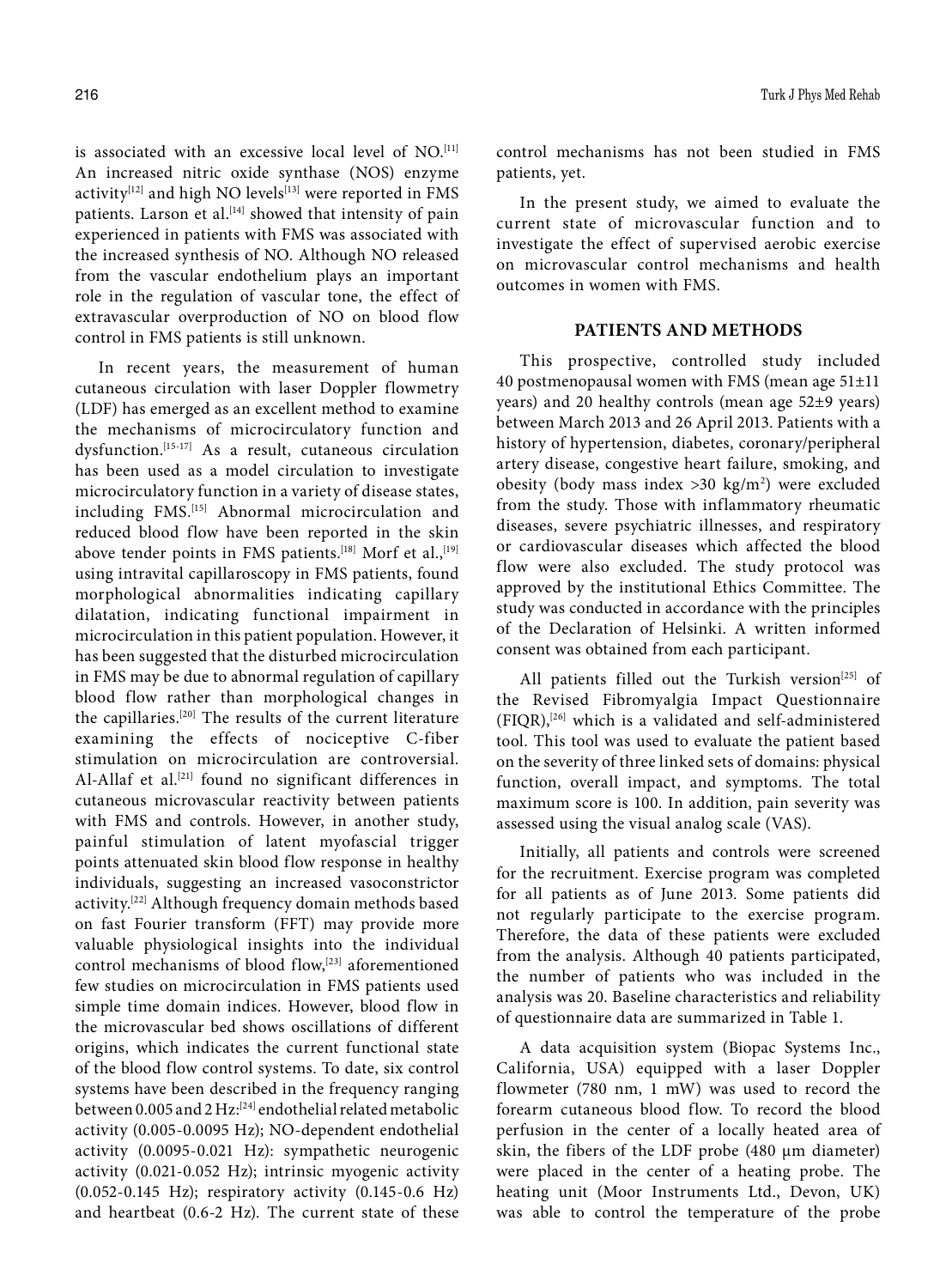| Characteristics                 | FMS patients |                  | Healthy controls |                | Type of comparison test |        |
|---------------------------------|--------------|------------------|------------------|----------------|-------------------------|--------|
|                                 | n            | $Mean \pm SD$    | n                | $Mean \pm SD$  |                         | p      |
| Sex                             |              |                  |                  |                |                         |        |
| Males                           | ۰            |                  |                  |                |                         |        |
| Females                         | 40           |                  | 20               |                |                         |        |
| Age (years)                     |              | $51 \pm 11$      |                  | $52\pm9$       | Wilcoxon matched pair   | 0.7314 |
| Weight (kg)                     |              | $71.9 \pm 11.3$  |                  | $70.5 \pm 7.2$ | Wilcoxon matched pair   | 0.4796 |
| Body mass index $(kg/m2)$       |              | $28.0 \pm 4.9$   |                  | $26.0 \pm 2.0$ | Wilcoxon matched pair   | 0.6308 |
| Diastolic blood pressure (mmHg) |              | $83.7 \pm 7.9$   |                  | $77.9 \pm 7.4$ | Wilcoxon matched pair   | 0.2471 |
| Systolic blood pressure (mmHg)  |              | $126.4 \pm 19.8$ |                  | 124.4±14.9     | Wilcoxon matched pair   | 0.4925 |
| Heart rate (beats/min)          |              | $68.9 \pm 7.3$   |                  | $69.6 \pm 7.4$ | Wilcoxon matched pair   | 0.8101 |
| FIO Score                       |              | $69.7 \pm 12.5$  |                  | ٠              | Reliability test        | 0.714  |
|                                 |              |                  |                  |                | Cronbach's alpha=       |        |
| Pain (Visual Analog Scale)      |              | $8.4 \pm 1.5$    |                  |                | Reliability test        | 0.736  |
|                                 |              |                  |                  |                | Cronbach's alpha=       |        |

**Table 1.** Baseline characteristics of the patients and healthy controls

FIQ, Fibromyalgia Impact Questionnaire; SD: Standard deviation.

with ±0.3 °C accuracy. This combined probe was fixed to the forearm skin with a double-sided adhesive tape.

Cutaneous blood flow was recorded from the volar site of forearm of the subjects lying in supine position. The studies were performed in a quiet room at 23±2 °C. All participants were asked to refrain from consuming alcohol and caffeine containing drinks a day before the measurements. Each had 30 min rest before the test. After a 15 min recording of the baseline skin blood flow, a constant local heat (42 °C) was applied<sup>[27]</sup> to test the local control mechanisms of cutaneous vascular beds. The LDF signal was recorded during the peak vasodilator response to local heating at least for 15 min. Cutaneous blood flow was recorded before the beginning of the exercise training protocol and at the end of the training program. Figure 1 illustrates the experimental design of the blood flow measurements.

Although physical inactivity increases oxidative stress and endothelial dysfunction,<sup>[6]</sup> intense physical training decreases circulating antioxidants and endothelium-dependent vasodilatation;<sup>[28]</sup> therefore, it is necessary to optimize exercise training in FMS patients. It has been suggested that increasing the frequency of exercise, rather than intensity, may be useful<sup>[29]</sup> and optimal intensity of training is attained with moderate-intensity exercise.<sup>[30]</sup> In addition, it has been shown that a single bout of exercise improves endothelium-dependent dilation for about two days with a peak effect after 12-24 h and, regular exercise further improves adaptation and slowly returns to sedentary levels within a week of detraining.<sup>[31]</sup> Therefore, moderate-intensity aerobic activity was performed in this study.

Moderate-intensity aerobic activity, which is equivalent to a brisk walk (energy expenditure



**Figure 1.** Experimental design for determining the effect of physical exercise program on microvascular blood flow control mechanisms.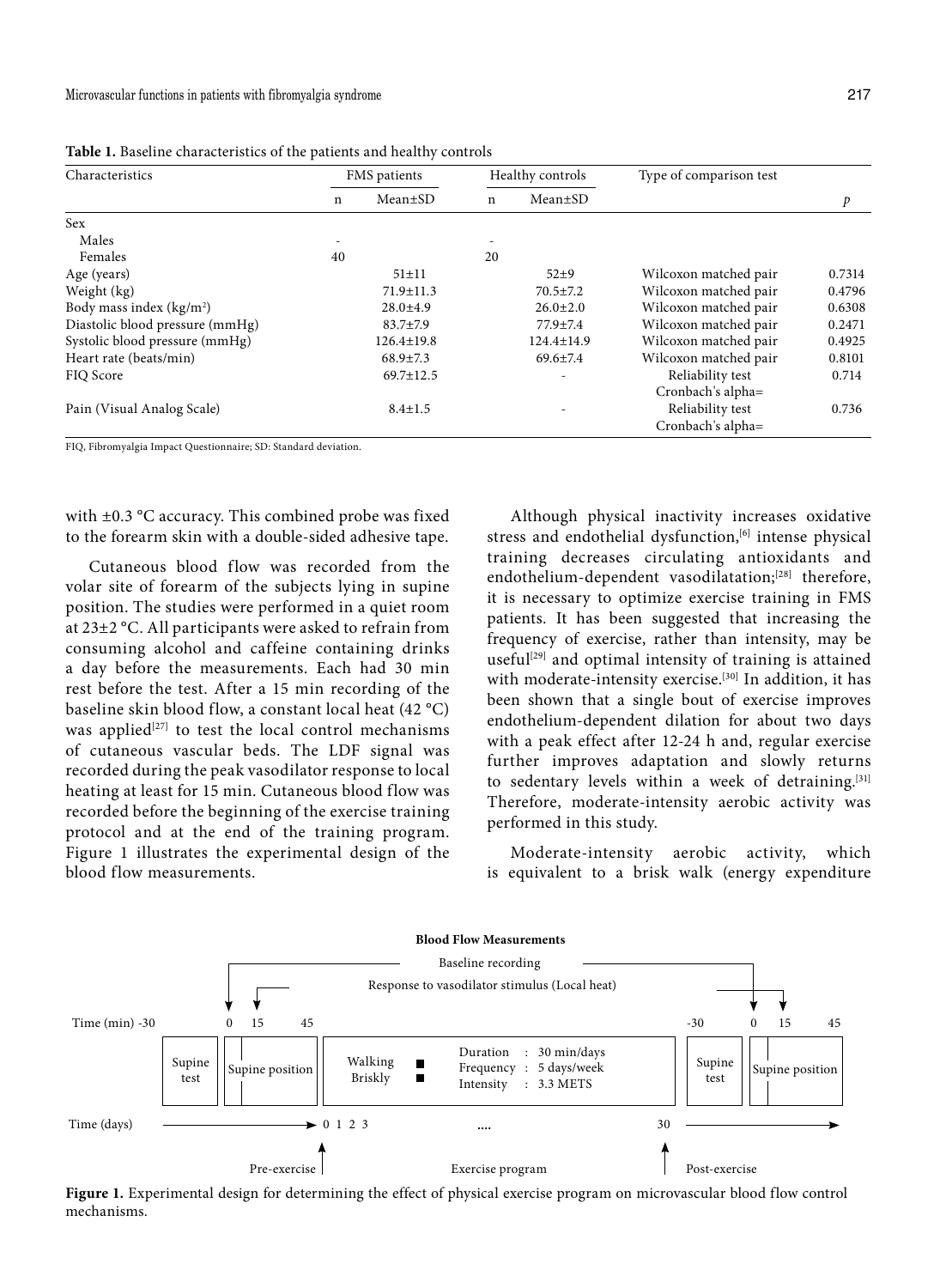3.0 to 6.0 metabolic equivalent:  $METs)^{[32]}$  and noticeably accelerates the heart rate (HR) (70-85% of the age predicted maximum of  $HR$ <sup>[10]</sup> was performed by treadmill walking for 30 min for five days each week during a month under supervision of a physiatrist (Figure 1). The patients were instructed to walk as quickly as possible, but not to run. Exercise begun at low-intensity, then gradually increased according to the individual tolerance of each patient.<sup>[33]</sup> The walking distance, time, speed, energy expenditure in calorie, and HR were read from the panel of the treadmill.

Data relating to LDF was collected at 200 samples per sec. To find the frequency content of the LDF signals, spectral analysis was performed using the Acknowledge software (Biopac Systems Inc., California, USA) with its remove trend and windowing "Blackman" functions. This tool calculated the power spectral density (PSD) of LDF signals in [blood perfusion unit (BPU)]2/Hz, using the FFT algorithm. Then, the integral of the calculated PSD spectrum of the LDF signal was normalized to unity to standardize the spectrum. As the data length required in the FFT algorithm was equal to exact power of two, we used  $2^{17}$  data points in our calculations. As a result, the frequency components from  $200/2^{17}$ = 0.0015 Hz to 100 Hz were plotted in this analysis. However, we used six subintervals:<sup>[23]</sup> endothelial related metabolic activity (VI: 0.005-0.0095 Hz); NO-dependent endothelial activity (V: 0.0095-0.021 Hz): sympathetic neurogenic activity (IV: 0.021-0.052 Hz); intrinsic myogenic activity (III: 0.052-0.145 Hz); respiratory activity (II: 0.145-0.6 Hz), and heart beat (I: 0.6-2 Hz). In addition to the relative contribution of above each control mechanism to total PSD, we analyzed changes with vasodilatation before and after exercise.

#### **Statistical analysis**

The primary outcome measure for this study was the blood flow measured with LDF. Esen et al.<sup>[17]</sup> reported that the standard deviation (SD) of the parameters calculated from the LDF signal was 0.1, and we also used this value to find the sample size of each group using the two-tailed unpaired t-test. Our sample size calculation indicated that 20 participants were needed to obtain SD of this magnitude using a power of 0.95 and alpha  $(\alpha)$  level of 0.05 (StateMate software, GraphPad Software Inc., CA, USA).

Secondary outcome measure of this study was the FIQ score. Since the scatter of the FIQ score is unknown, we used SD of the differences of completed study to determine the power. Our study (n=20 and SD of differences= 14.16) had a 95% power to detect a smallest mean difference between the pairs of 8.55 with a significance level ( $\alpha$ ) of 0.01 using the two-tailed paired t-test.

Tertiary outcome measure of this study was the VAS score. Our study (n=20 and SD of differences= 2.7) had a 95% power to detect a smallest mean difference between the pairs of 2.55 with a significance level  $(\alpha)$ of 0.01 using the two-tailed paired t-test.

Internal consistency of the FIQ and VAS scores were assessed using the Cronbachʹs alpha. Data were analyzed using the SPSS software version 16.0 (SPSS Inc., Chicago, IL, USA).

Data were analyzed using the GraphPad Prism version 6.01 software (GraphPad Software Inc., CA, USA). Descriptive data were expressed in mean±SD. Initially, all measurements were evaluated using the D'Agostino-Pearson Test for normality. Then, normally distributed data were analyzed. Comparisons of the mean values



**Figure 2.** The **(a)** FIQ and **(b)** VAS-pain scores. Data are presented in mean (boxes) ± SD (bars) based on the analysis of the DʹAgostino and Pearson normality test. There was a significant decrease in these parameters following exercise (paired t-test: p<0.0001). FIQ: Fibromyalgia Impact Questionnaire; VAS: Visual Analog Scale.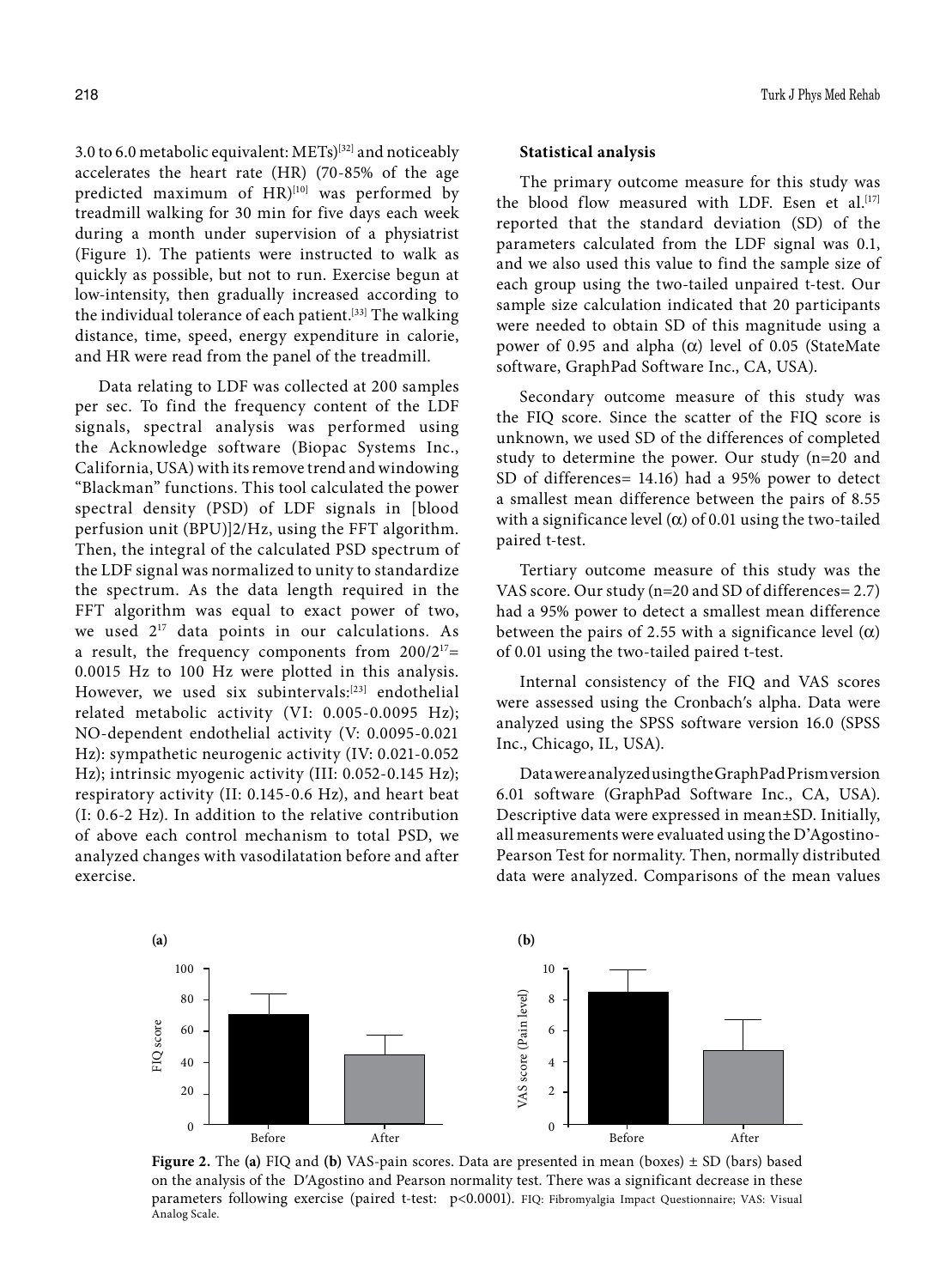of the FIQ and VAS scores were made using the paired t-test. All comparisons of PSD data of different control mechanisms in FMS patients were made with repeated measures analysis of variance (ANOVA), followed by the Tukey's corrected multiple comparison test. Multiplicity-adjusted p values were reported. Comparisons between the FMS patients and controls were made with one-way ANOVA of unpaired samples, followed by the Tukey's corrected multiple comparison test. A  $p$  value of <0.05 was considered statistically significant.

Linear regression analysis was performed to determine the effect of FMS severity and pain level on blood flow control mechanisms. Therefore, the PSD values of each control mechanism measured in the



**Figure 3.** Relative power spectral density values of LDF signals, **(a)** indicating the influence of heart beat and **(b)** the activity of local control mechanisms; myogenic and **(c)** neurogenic. All values are presented in mean (boxes)  $\pm$  SD (bars). A comparison was made using the ANOVA and Tukey's multiple comparisons tests (p<0.0001). The straight line graphs indicate correlations between fibromyalgia impact questionnaire scores of patients and power spectral density values of control mechanisms: **(d)** cardiac, **(e)** myogenic and **(f)** neurogenic. The fitted regression line and upper and lower 95% confidence limits are shown by the full and dotted lines respectively. ANOVA: Analysis of variance; B: Baseline; T: Response to local heat; BPU: Blood perfusion unit; LDF: Laser Doppler flowmetry, PSD: Power spectral density; FMS: Fibromyalgia syndrome; FIQ: Fibromyalgia Impact Questionnaire.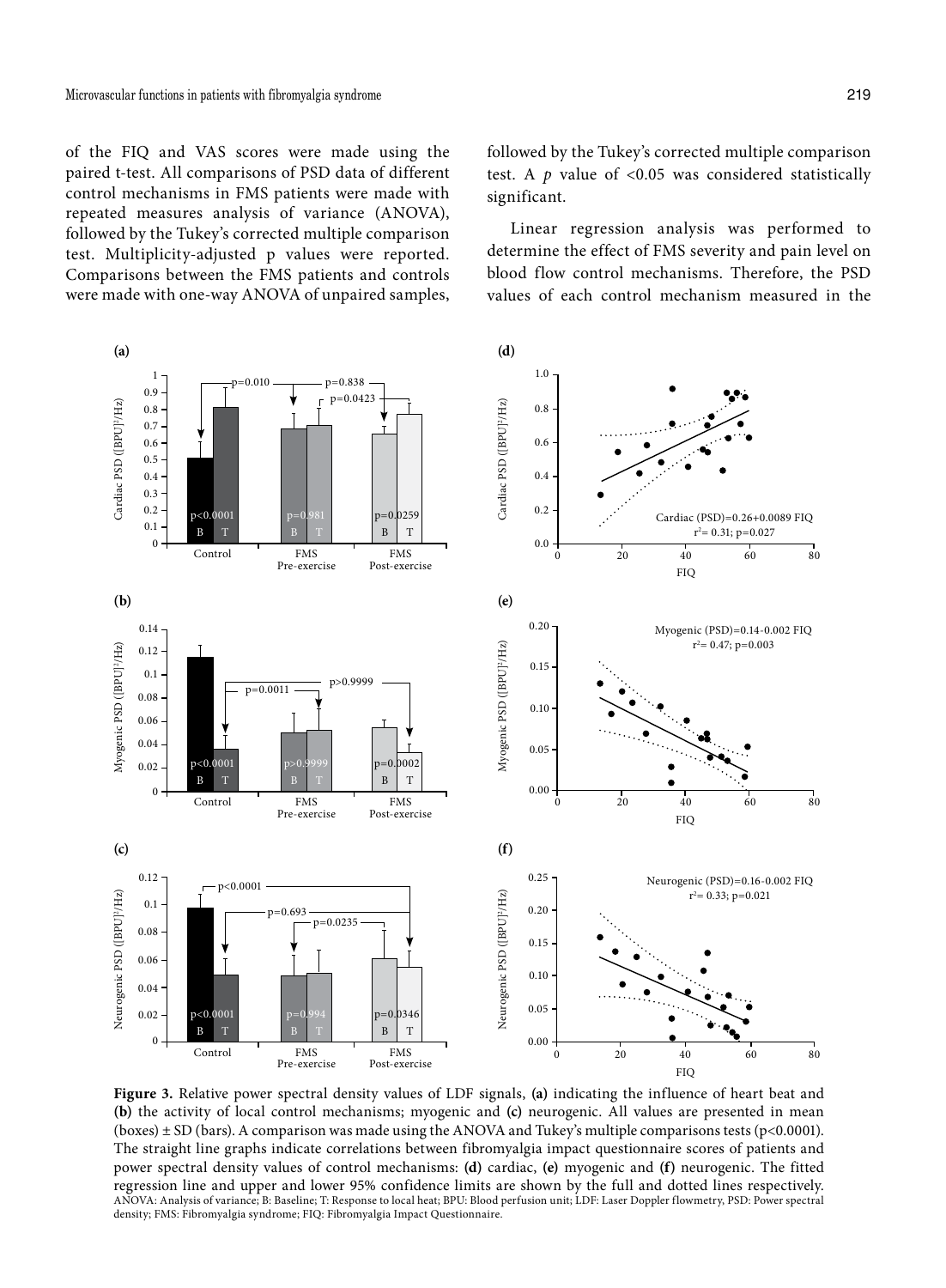

**Figure 4. (a)** Relative power spectral density values of LDF signals indicating the contribution of nitric oxide-dependent endothelial activity to microvascular control in baseline **(b)** condition and during response to local heat (T). All values are presented in mean (boxes)  $\pm$  SD (bars). A comparison was made using the ANOVA and Tukey's multiple comparisons tests (p<0.0001). **(b)** The straight line graph indicates correlation between pain scores of patients and power spectral density values of nitric oxide-dependent control mechanism. The fitted regression line and upper and lower 95% CI are shown by the full and dotted lines respectively **(b)**. ANOVA: Analysis of variance; LDF: Laser Doppler flowmetry; PSD: Power spectral density; NO: Nitric oxide; BPU: Blood perfusion unit; B: Baseline; T: Response to local heat; FMS: Fibromyalgia syndrome; VAS: Visual Analog Scale.

FMS patients were plotted against their FIQ scores or VAS levels. Therefore, each of the five different control mechanisms was plotted as a function of FIQ or VAS in a separate graph. The fitted regression lines to these experimental points and their upper and lower 95% confidence limits were calculated using the multiple linear regression analysis.

#### **RESULTS**

There were no significant differences between the FMS and control groups in terms of age and the other parameters which are known to affect microvascular blood flow, including body mass index, blood pressure, and HR (p>0.05) (Table 1). However, we found a significant improvement in the clinical parameters (FIQ and VAS) of the FMS patients with exercise (Figure 2).

Baseline PSD values of cardiac control were significantly higher in the FMS group than the controls (p<0.001) (Figure 3a). Thermal (T) hyperemia (T)-induced vasodilatation strengthened cardiac control mechanism in the control group, but not in the FMS group. Although it was not the same as in control, a significant response to local heating was observed in the FMS group after exercise training (Figure 3a). In addition, baseline values of post-exercise cardiac PSDs showed a significant positive correlation with postexercise FIQ scores (Figure 3d). On the other hand, there was no any other correlation between cardiac PSD values and FIQ scores.

Activity of myogenic (Figure 3b) and neurogenic (Figure 3c) control mechanisms were significantly different between the FMS and control groups (p<0.001). Myogenic and neurogenic responses to local heating (T), which were seen in the control group, were unable to be observed in the FMS patients. However, these responses became significant in the FMS group after exercise training (p<0.05). In addition, there were negative correlations between the FIQ scores and two control mechanisms: myogenic (Figure 3e) and neurogenic (Figure 3f) following exercise.

Similarly, NO-dependent endothelial response to local heat, which was not the case in the FMS patients, became significant after exercise training in the control group (Figure 4). Different from the other control mechanisms, NO-dependent endothelial activity had a negative correlation with VAS scores in the FMS patients (Figure 4).

#### **DISCUSSION**

Cutaneous blood flow is controlled by oscillatory mechanisms of both local (myogenic, neurogenic and endothelial) and central (cardiac and respiratory) origins. It is conceivable that sedentary lifestyle and chronic widespread pain in FMS patients may adversely affect these control systems, thereby, contributing to an increased predisposition of microvascular impairment. However, these mechanisms have not been studied using the frequency domain methods in FMS patients, yet. Spectral analysis based on the FFT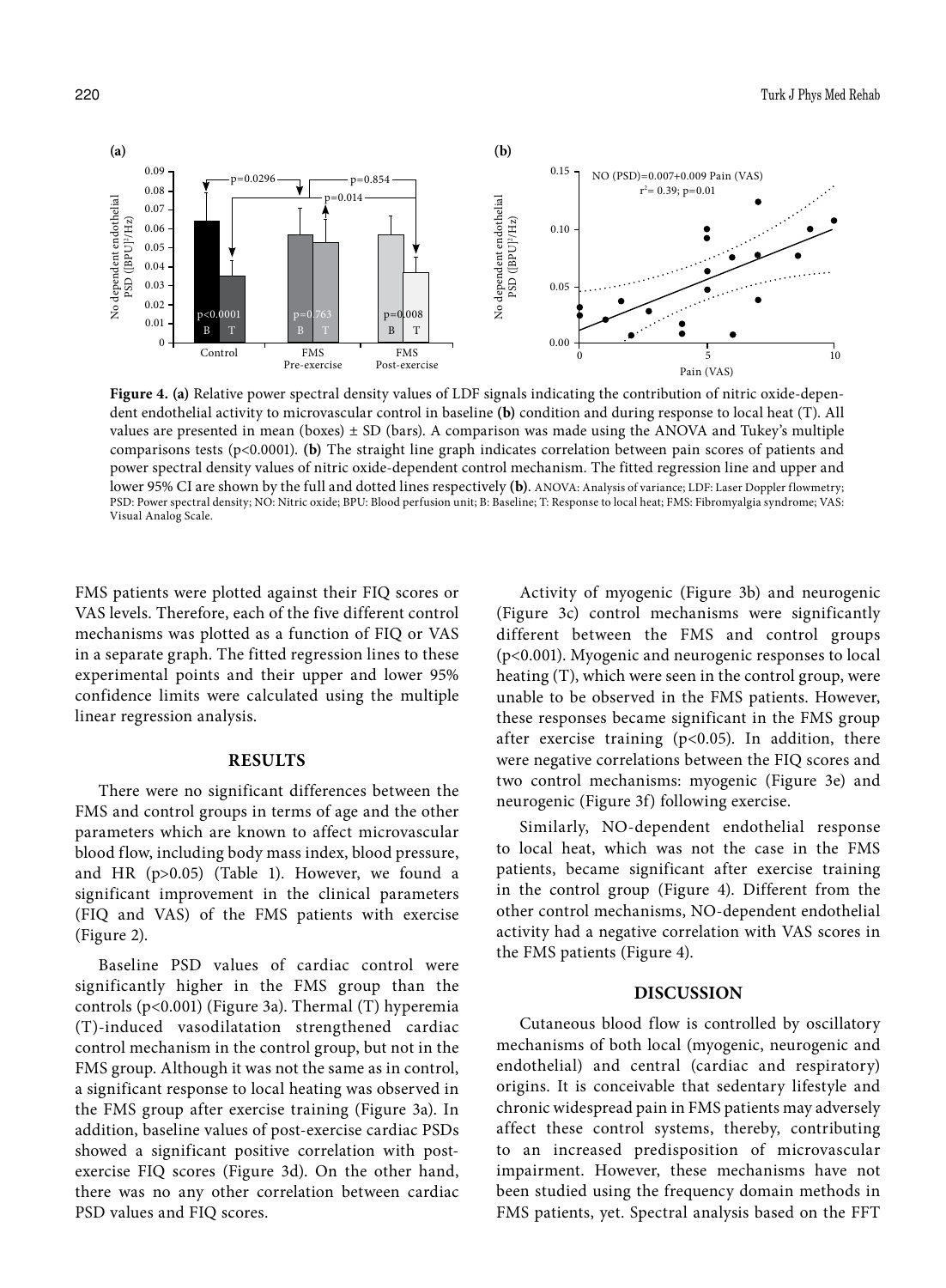of LDF signals was used to evaluate the current state of these mechanisms.

On the other hand, exercise is a common recommendation in the management of FMS. Therefore, we conducted the present study to examine the impact of exercise training on microvascular functions. Before exercise, consistent with our hypothesis, there were weak responses to local heat (a vasodilator stimulus) in the FMS patients, compared to the healthy controls, and local control mechanisms were impaired in these patients. Following fourweek moderate aerobic exercise training, we found significant improvements in local mechanisms, and in the FIQ and VAS scores. In parallel to these improvements, baseline PSD values of myogenic and neurogenic control systems were shown to be negatively correlated, whereas baseline PSD values of cardiac influences were shown to be positively correlated with the FIQ scores. However, baseline PSD values of NO-dependent endothelial control system were positively correlated only with VAS scores. These results suggest an impaired microvascular function in FMS patients, depending on the severity of disease, as assessed by the FIQ and VAS scores. The apparent weakness in the microvascular response to local heating could be attributed to the existence of excessive baseline activities in myogenic, neurogenic, and NO-dependent endothelial control systems in patients with FMS. Thus, chronic exposure to pain and sedentary lifestyle may decrease the sensitivity of local mechanisms to the vasodilator stimuli. In contrast, exercise may protect microvascular beds against harmful effects of these conditions.

Periodic oscillations of the cutaneous perfusion with frequencies around 1 Hz originate from the pulsatile changes in the blood pressure due to periodic contraction of the heart.[23] Vascular smooth muscle cells in the small arteries and arterioles respond to these acute changes in blood pressure via a mechanism known as the myogenic effect.<sup>[34]</sup> Elevated pressure triggers contraction and narrows vascular beds to keep blood flow constant in capillaries. As a result, arterioles reduce the periodic variation in pressure and blood flow. Since the pulsatility is the leading risk factor for cardiovascular system,<sup>[35]</sup> baseline cardiac signal and its PSD value should be as low as possible in healthy microvascular beds during the supine rest. However, baseline values of cardiac PSD were greater in the FMS patients in the present study (p<0.0001). Furthermore, there was no significant change in cardiac PSD values in response to local heat,

suggesting an impaired myogenic response, before exercise in the FMS group. Following exercise, cardiac PSD decreased, depending on the improvement in the FIQ scores, and a significant response was seen in the FMS patients.

Interestingly, baseline PSD values of myogenic and neurogenic control systems in the FMS patients were approximately similar to the response to local heat (T) in the control group. Furthermore, these two control systems did not respond to local heat in the FMS patients. Due to the chronic exposure of FMS patients to a variety of stimuli, neural or not, our results suggest an impaired myogenic and neurogenic control in these patients, which could be explained by the reduced efficacy of these systems in these patients. Negative correlations between the FIQ scores and two local mechanisms in the present study also confirm aforementioned suggestion. Therefore, with improvement in the FIQ scores, baseline activities of myogenic and neurogenic mechanisms and baseline PSD values corresponding to these activities should be returned to normal, depending on the decrease in severity of symptoms through exercise. Although their baseline PSD values did not attain to the level of control group, responses of myogenic and neurogenic mechanisms to local heat were became statistically significant in the FMS patients following exercise. These results are also consistent with the findings of Kvernmo et al.[36]

Furthermore, several studies have shown that NOS activity<sup>[12]</sup> and NO level are already high in FMS patients.<sup>[11,13,14]</sup> Therefore, in case of increased NO, one would expect that the susceptibility/ sensitivity of a vascular system to a change in NO would be less. Although the local temperaturedependent mechanisms involve both axon reflex and local generation of  $NO<sub>2</sub><sup>[27]</sup>$  we found no change in the NO-dependent endothelial PSD values in response to local heat. This reduced sensitivity in the endothelial control system, which reveals an impaired NO-dependent endothelial activity, is also consistent with the finding of an excessive NO production in FMS patients.[11,13,14]

In a healthy individual, one of the main mechanisms by which exercise training can positively affect the microvascular function is to enhance NO bioavailability.[37] It has been shown that acute exercise significantly increases NO production and endothelial NO synthase expression.[38] In contrary to the acute increase in NO production, if regular physical activity induces beneficial changes in the microvascular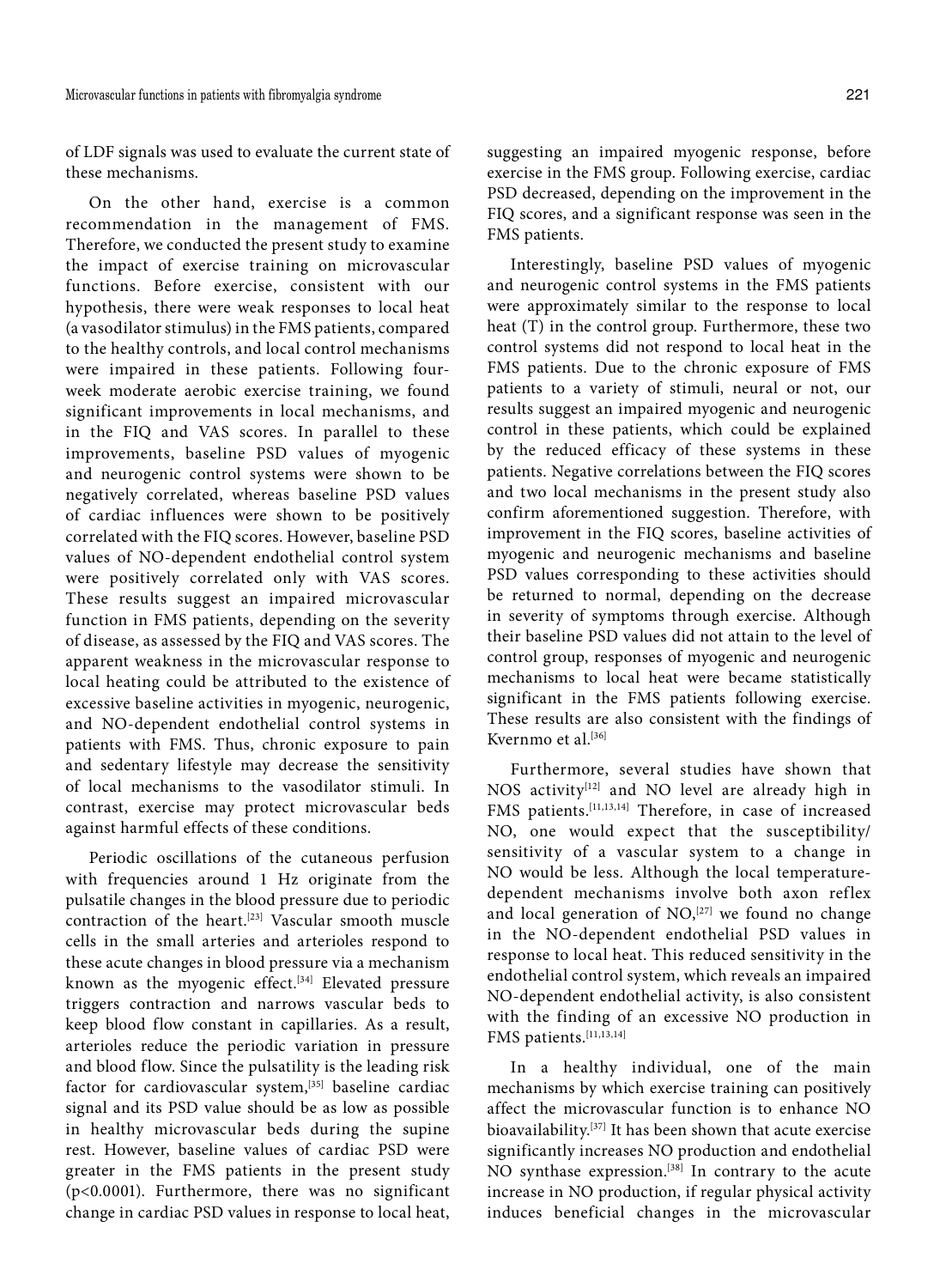function, excessive NO should be reduced to normal levels following a sustained exercise period in FMS patients. Due to the presence of a positive correlation between the pain scores and endothelial PSD values, one may expect that the endothelial system should recover from their excessive baseline activity, depending on the reduction in the pain severity with exercise. Consistent with this finding, NO-dependent endothelial response to local heat significantly increased following exercise in our study. An important conclusion to be drawn from this finding is, thus, that exercise have both ways to modulate/regulate NO production, and our results indicate that it reduces excessive NO production in FMS patients. Although this finding is consistent with the finding of Sarıfakıoğlu et al., [13] further studies are needed to test this hypothesis.

Nonetheless, this study has some limitations. First, we were unable to measure NO levels in FMS patients. However, we found that the changes in the NO-dependent endothelial PSD values were NO-mediated. Second, although exercise program appeared to be successful to improve microvascular functions and symptom scores in FMS patients, a four-week period may not be sufficient to fully represent the necessary improvements. Third, an exercise program was unable to be applied to the control group; therefore, we were unable to make a comparison between the groups.

In conclusion, compared to healthy age-matched controls, FMS patients had impaired microvascular functions. These results indicate that moderateintensity aerobic exercise exerts a beneficial effect on the local control mechanisms, neurogenic, myogenic and endothelial, of microvascular beds and improves disease severity, as evidenced by the FIQ and VAS scores in FMS patients. Overall, our results highlight the importance of physical exercise as an adjuvant therapy in cardiovascular risk factor modification in FMS patients.

#### **Declaration of conflicting interests**

The authors declared no conflicts of interest with respect to the authorship and/or publication of this article.

#### **Funding**

The authors received no financial support for the research and/or authorship of this article.

# **REFERENCES**

- 1. Clauw DJ, Arnold LM, McCarberg BH. The science of fibromyalgia. Mayo Clin Proc 2011;86:907-11.
- 2. Buskila D. Muscle pain in rehabilitation. Am J Phys Med Rehabil 2012;91:1101-3.
- 3. Friedberg F, Williams DA, Collinge W. Lifestyle-oriented non-pharmacological treatments for fibromyalgia: a clinical overview and applications with home-based technologies. J Pain Res 2012;5:425-35.
- 4. McLoughlin MJ, Colbert LH, Stegner AJ, Cook DB. Are women with fibromyalgia less physically active than healthy women? Med Sci Sports Exerc 2011;43:905-12.
- 5. Manson JE, Greenland P, LaCroix AZ, Stefanick ML, Mouton CP, Oberman A, et al. Walking compared with vigorous exercise for the prevention of cardiovascular events in women. N Engl J Med 2002;347:716-25.
- 6. Laufs U, Wassmann S, Czech T, Münzel T, Eisenhauer M, Böhm M, et al. Physical inactivity increases oxidative stress, endothelial dysfunction, and atherosclerosis. Arterioscler Thromb Vasc Biol 2005;25:809-14.
- 7. Jasperse JL, Laughlin MH. Endothelial function and exercise training: evidence from studies using animal models. Med Sci Sports Exerc 2006;38:445-54.
- 8. Higashi Y, Yoshizumi M. Exercise and endothelial function: role of endothelium-derived nitric oxide and oxidative stress in healthy subjects and hypertensive patients. Pharmacol Ther 2004;102:87-96.
- 9. Carville SF, Arendt-Nielsen L, Bliddal H, Blotman F, Branco JC, Buskila D, et al. EULAR evidence-based recommendations for the management of fibromyalgia syndrome. Ann Rheum Dis 2008;67:536-41.
- 10. Winkelmann A, Häuser W, Friedel E, Moog-Egan M, Seeger D, Settan M, et al. Physiotherapy and physical therapies for fibromyalgia syndrome. Systematic review, meta-analysis and guideline. Schmerz 2012;26:276-86. [Abstract]
- 11. Anbar M, Gratt BM. Role of nitric oxide in the physiopathology of pain. J Pain Symptom Manage 1997;14:225-54.
- 12. Cimen OB, Cimen MY, Yapici Y, Camdeviren H. Arginase, NOS activities, and clinical features in fibromyalgia patients. Pain Med 2009;10:813-8.
- 13. Sarıfakıoğlu B, Güzelant AY, Güzel EC, Güzel S, Kızıler AR. Effects of 12-week combined exercise therapy on oxidative stress in female fibromyalgia patients. Rheumatol Int 2014;34:1361-7.
- 14. Larson AA, Giovengo SL, Russell IJ, Michalek JE. Changes in the concentrations of amino acids in the cerebrospinal fluid that correlate with pain in patients with fibromyalgia: implications for nitric oxide pathways. Pain 2000;87:201-11.
- 15. Holowatz LA, Thompson-Torgerson CS, Kenney WL. The human cutaneous circulation as a model of generalized microvascular function. J Appl Physiol (1985) 2008;105:370-2.
- 16. Ozbebit FY, Esen F, Güleç S, Esen H. Evaluation of forearm microvascular blood flow regulation by laser Doppler flowmetry, iontophoresis, and curve analysis: contribution of axon reflex. Microvasc Res 2004;67:207-14.
- 17. Esen F, Aydin GS, Esen H. Detrended fluctuation analysis of laser Doppler flowmetry time series. Microvasc Res 2009;78:314-8.
- 18. Jeschonneck M, Grohmann G, Hein G, Sprott H. Abnormal microcirculation and temperature in skin above tender points in patients with fibromyalgia. Rheumatology (Oxford) 2000;39:917-21.